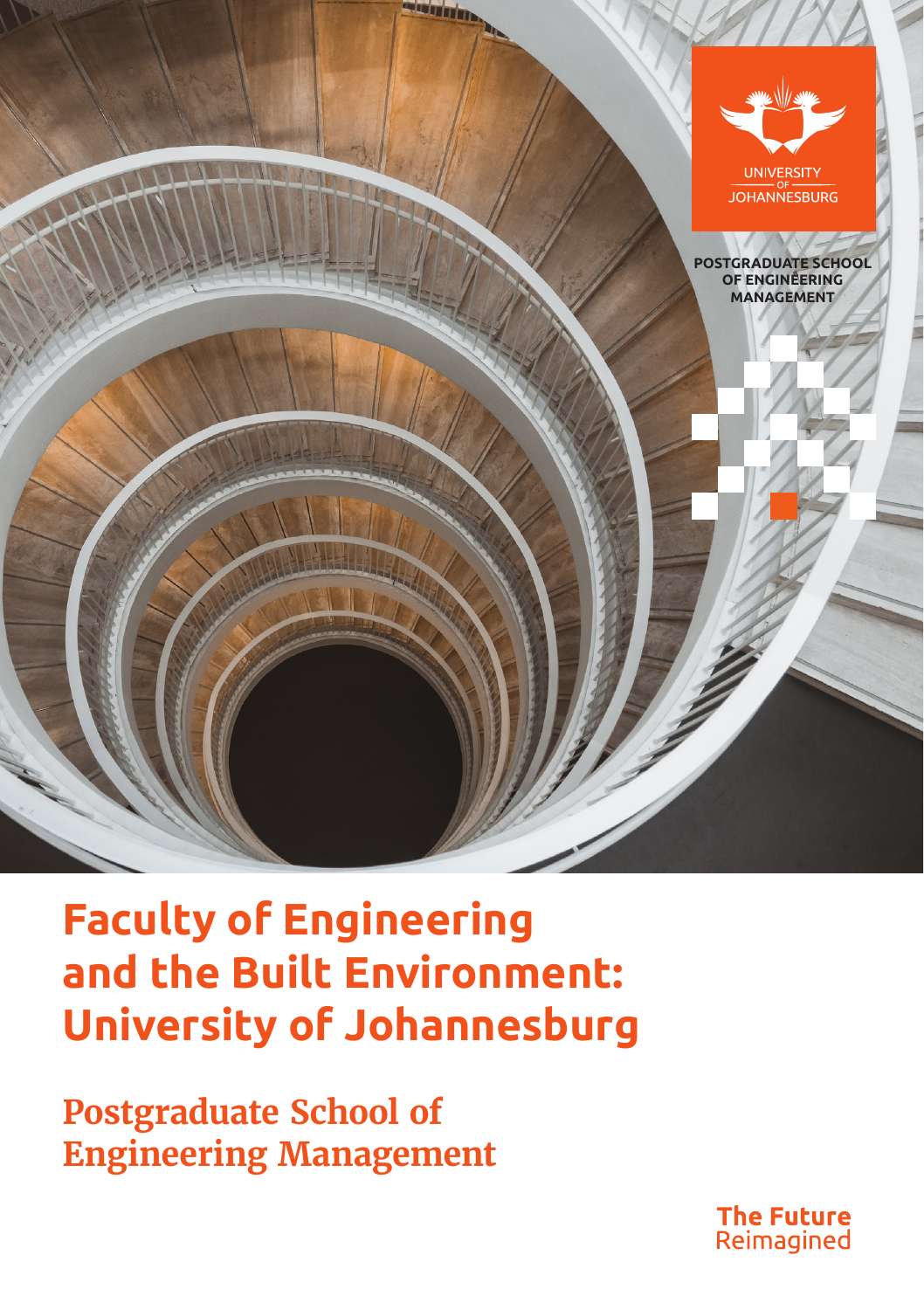Engineering Management is a specialized form of management that provides core intellectual concepts in marketing, finance, business law and management. Representing a combination of engineering skill and business knowledge that are required to cultivate innovative solutions to complex business problems.

## **For more info:**

UJ website (www.uj.ac.za), Faculty of Engineering and Built Environment, Postgraduate School of Engineering Management

# **School staff**

| <b>Name &amp; Initials</b> | <b>Title</b> | <b>Position</b>                           | <b>Specialty</b>                                                                |  |
|----------------------------|--------------|-------------------------------------------|---------------------------------------------------------------------------------|--|
| Annlizé Marnewick          | Prof         | Associate Professor                       | HOS and Associate Professor of<br>Engineering Management                        |  |
| Jan-Harm Pretorius         | Prof         | Professor                                 | Professor of<br>Engineering Management                                          |  |
| Hannelie Nel               | Prof         | Associate Professor                       | Associate Professor of<br>Engineering Management                                |  |
| Gina Rautenbach            | Ms           | School administrator                      | School admisistrator<br>ginar@uj.ac.za   011 559 1732                           |  |
| Deligent Magoro            | Ms           | Short learning programme<br>administrator | Short learning programme<br>admisistrator<br>deligentm@uj.ac.za<br>011 559 1739 |  |
| Deon Kruger                | Mг           | Associates                                | Industry Lecturer:<br>Project Management                                        |  |
| Andre Malan                | Dг           | Associates                                | Industry Lecturer:<br>Engineering Management                                    |  |
| <b>Bultie Nel</b>          | Мr           | Associates                                | Industry Lecturer:<br><b>Advance Engineering Economics</b>                      |  |
| Riekie Swanepoel           | Dr           | Associates                                | Industry Lecturer:<br>Reliability Engineering                                   |  |
| Dietmar Winzker            | Dr           | Associates                                | Industry Lecturer: Product<br>Development & Marketing                           |  |
| P Ranwell                  | Dr           | Associates                                | Industry Lecturer: Engineering<br>Systems Management                            |  |

# **Research profiles**

| Prof Annlize Marnewick<br>amarnewick@uj.ac.za | HOS and Associate Professor of Engineering Management<br><b>Research Area:</b> Systems Engineering, Requirements engineering,<br>Domestic energy use and environmental impact and Solving cross-<br>discipline industry problems through the application of Engineering<br>Management principles. |
|-----------------------------------------------|---------------------------------------------------------------------------------------------------------------------------------------------------------------------------------------------------------------------------------------------------------------------------------------------------|
| Prof Jan-Harm                                 | Professor of Engineering Management                                                                                                                                                                                                                                                               |
| Pretorius                                     | Research Area: Electrical Engineering, Energy efficiency,                                                                                                                                                                                                                                         |
| jhcpretorius@uj.ac.za                         | Measurement and Verification, Engineering Management.                                                                                                                                                                                                                                             |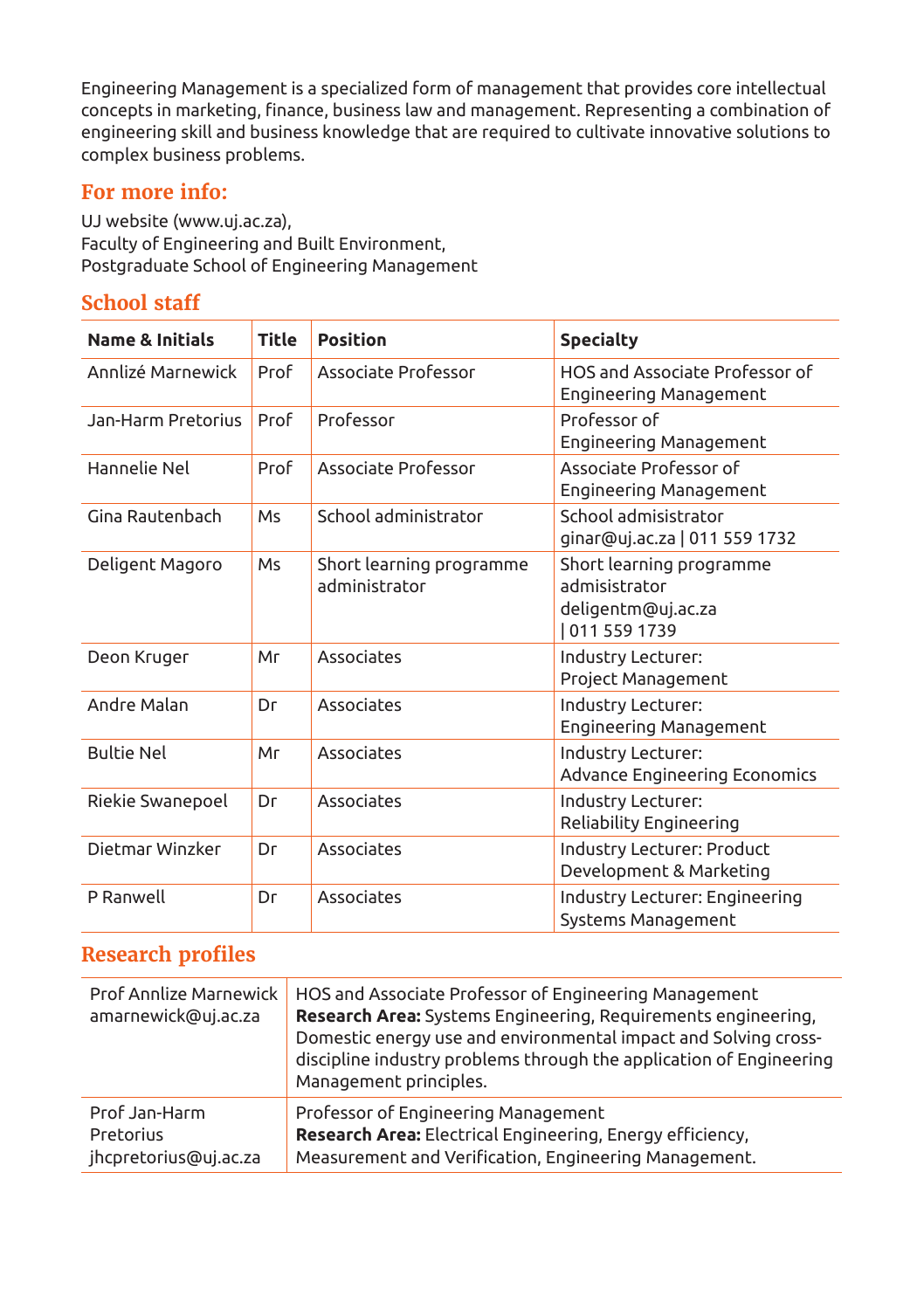| Prof Hannelie Nel<br>hannelien@uj.ac.za                 | Associate Professor of Engineering Management<br><b>Research Area:</b> Quality Management, Cost of Quality, Risk<br>Assessment and Management, Gender Advancement in<br>Engineering, Process optimization.                                                                                                 |
|---------------------------------------------------------|------------------------------------------------------------------------------------------------------------------------------------------------------------------------------------------------------------------------------------------------------------------------------------------------------------|
| Prof Paul Mativenga<br>p.mativenga@<br>manchester.ac.uk | Distinguished Visiting Professor<br><b>Research Area:</b> Micro Milling, Micro Drilling and High-Speed<br>Machining, Contact phenomenon in high speed machining, Heat<br>generation and partition in machining, Modelling of dynamic<br>cutting forces in High Speed Machining, Sustainable manufacturing. |
| Prof Johan Enslin<br>jenslin@clemson.edu                | Distinguished Visiting Professor<br>Research Area: Smarter power grids, modern power grid, energy<br>storage technologies in grid modernization, large- scale renewable<br>energy integration, improve energy efficiency                                                                                   |
| Dr Andre Vermeulen<br>avermeulen@uj.ac.za               | Senior Research Associate<br>Research Area: Operations Management, Quality Management,<br>Statistics / Operations Research / Quantitative Business Analysis,<br>Business Process Engineering, Project Management.                                                                                          |
| Dr Dietmar Winzker<br>dwinzker@iafrica.com              | Industry Lecturer: Product Development & Marketing<br>Research Area: Systems Engineering, Strategic Intent,<br>Product Design, International Industrial Marketing, Business<br>Transformation, Business Leadership, Future Management                                                                      |
| Dr Andre Malan<br>andrem@vectorpm.<br>com               | Industry Lecturer: Engineering Management<br>Research Area: Research Area Engineering Management, Project<br>Management                                                                                                                                                                                    |
| Dr Ricky Swanepoel<br>Swanephf@eskom.<br>co.za          | Industry Lecturer: Reliability Engineering<br>Research Area: Integrated information management systems, Data<br>analytics, Reliability engineering, Condition monitoring, Business<br>improvement frameworks.                                                                                              |
| Mr Deon Kruger<br>dkruger@uj.ac.za                      | Industry Lecturer: Project Management<br>Research Area: Optimizing Project Management Training, Project<br>Management Maturity, Agile Project Management, Project Failure<br>Analysis                                                                                                                      |
| Mr Bultie Nel<br>bultie1@gmail.com                      | Industry Lecturer: Advance Engineering Economics<br>Research Area: Water Management, Practical Application of<br>Engineering Economics, Systems Engineering                                                                                                                                                |
| Dr P Ranwell<br>pierreranwell@<br>qmail.com             | Industry Lecturer: Engineering Systems Management<br><b>Research Area:</b> Systems engineering                                                                                                                                                                                                             |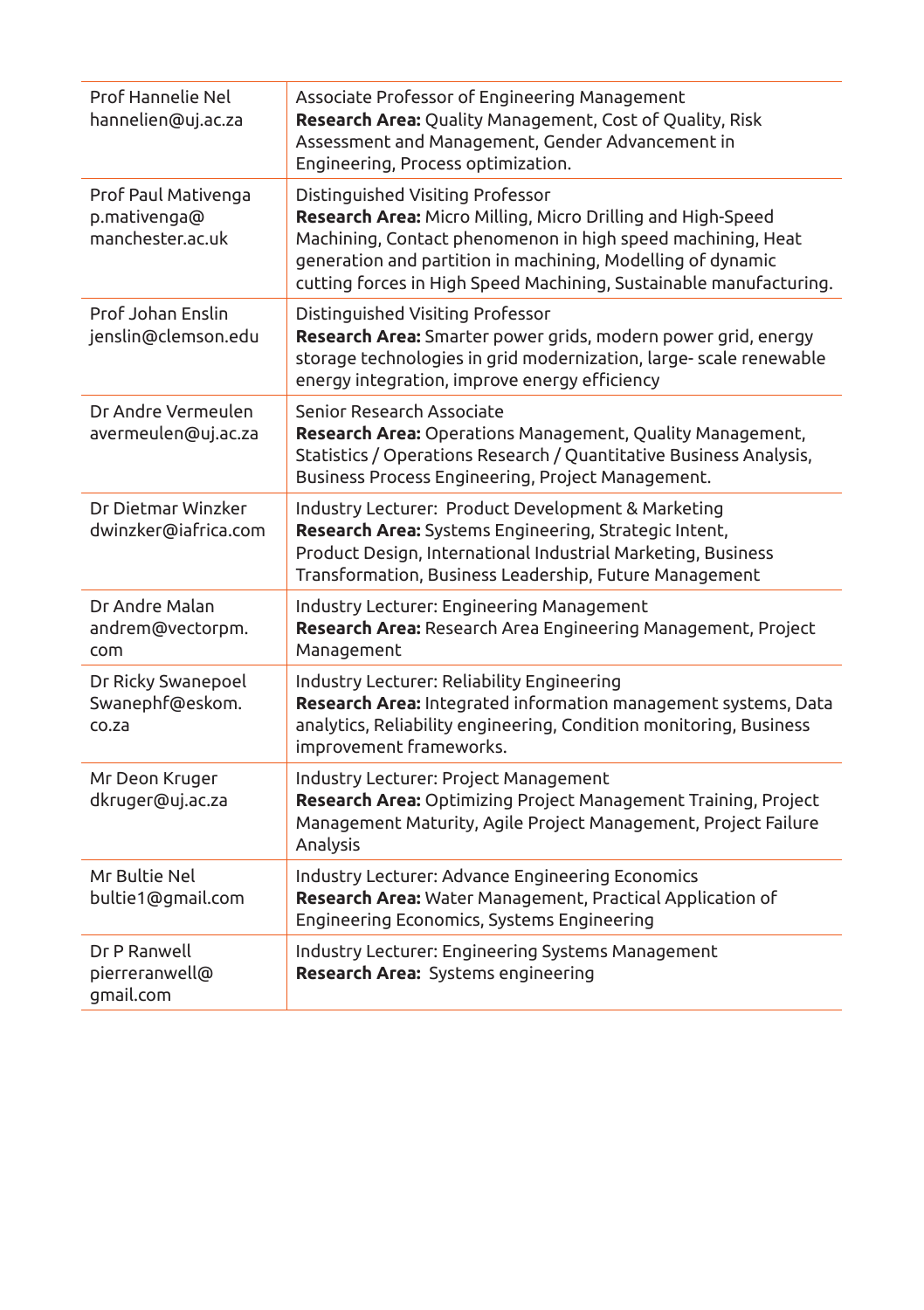# **Application process**

Kindly note all applications must be submitted online, the link is available from the UJ website (www.uj.ac.za), no applications are received via email. To ensure no delays in application processing ensure the correct support documentation is supported with application.

# **Application Process Description**

Applications for Research based Masters and PhD must include a research proposal together with the supporting documents, as detailed in the table below. The research proposal details the research problem, the significance of the problem and the need of the study. The proposal should be no longer than 2-3 pages and must have relevance to the engineering management discipline. The proposal should include:

- An overview of your research problem
- Main objectives of your research, including details of two to three key aspects
- The academic and/or practical importance within the Engineering Management discipline
- Expected research outcomes
- Outline of expected methods/approaches to achieve research objectives

In development of the proposal avoid broad based research areas, and vague descriptions of your research interests, such as energy management or business optimisations. The research proposal is used in directing your application to potential supervisors, thus be as detailed as possible. The page limitation of three pages, requires you to be concise and clear, with a focus on quality of document.

Following acceptance of your proposal, you would be required to register, and a supervisor is appointed. An advanced proposal, which is to be defended at the school's panel must be submitted in six (6) months for a research-based master's and nine (9) months for a PhD. Acceptance of the advanced proposal is final confirmation of you registration in the respective Master's or PhD program.

| Program                             | Online<br>application | <b>Academic</b><br>records | <b>Degree</b><br>certificate | <b>Curriculum</b><br>vitae (CV) | Research<br>proposal | <b>International</b><br>applicants |
|-------------------------------------|-----------------------|----------------------------|------------------------------|---------------------------------|----------------------|------------------------------------|
| <b>PhD</b>                          | Required              | Required                   | Required                     | Reauired                        | Required             | SAQA evaluation                    |
| Research<br>based<br><b>Masters</b> | Reauired              | Reauired                   | Reguired                     | Reauired                        | Required             | SAOA evaluation                    |
| Coursework<br><b>Masters</b>        | Reauired              | Reauired                   | Reguired                     | Required                        | N/A                  | SAQA evaluation                    |